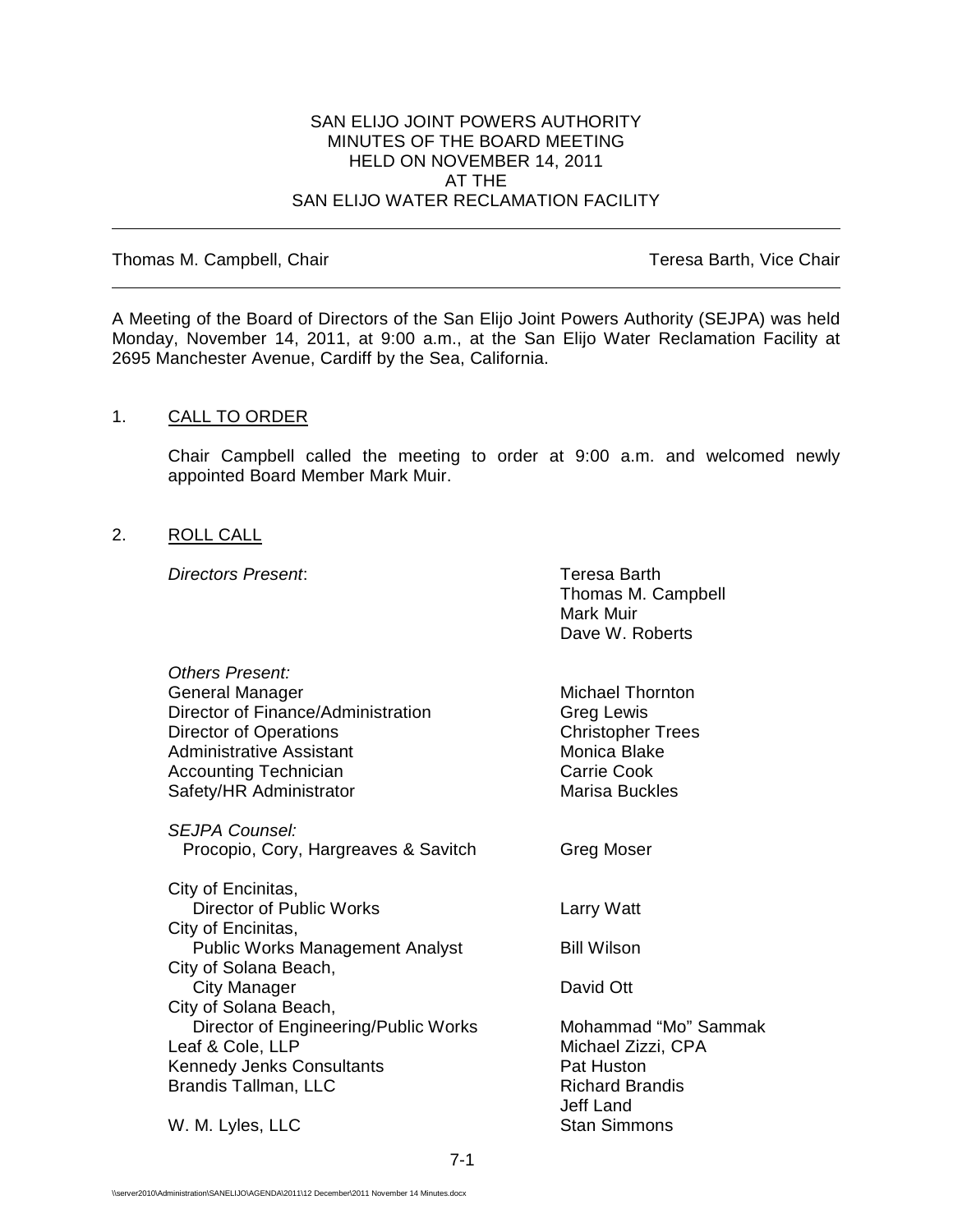## 3. PLEDGE OF ALLEGIANCE

Board Member Muir led the Pledge of Allegiance.

#### 4. ORAL COMMUNICATIONS

None

# 5. PRESENTATION OF AWARDS

None

#### 6. CONSENT CALENDAR

Moved by Vice Chair Barth and seconded by Board Member Roberts to approve the Consent Calendar with the following vote of approval:

| AYES:           | T. Barth, T. Campbell, D. Roberts, M. Muir on Agenda Items No. 8-10 |
|-----------------|---------------------------------------------------------------------|
| NOES:           | None.                                                               |
| <b>ABSTAIN:</b> | M. Muir, on Agenda Item No. 7                                       |
| ABSENT:         | <b>None</b>                                                         |

Consent Calendar:

| Agenda Item No. 7  | Approval of Minutes for the October 10, 2011 meeting                            |
|--------------------|---------------------------------------------------------------------------------|
| Agenda Item No. 8  | Approval for Payment of Warrants and Monthly<br><b>Investment Report</b>        |
| Agenda Item No. 9  | San Elijo Water Reclamation Facility Treated Effluent<br>Flows - Monthly Report |
| Agenda Item No. 10 | San Elijo Joint Powers Authority Recycled Water Program<br>- Monthly Report     |

# 11. ITEMS REMOVED FROM CONSENT CALENDAR

None

## 12. SAN ELIJO JOINT POWERS AUTHORITY ANNUAL AUDIT

Director of Finance/Administration, Gregory Lewis, introduced Michael Zizzi, partner with Leaf & Cole, LLP. Mr. Zizzi gave a verbal presentation of the Fiscal Year 2010-11 Audit Draft Financial Statements. Mr. Zizzi reported that the results of the audit show the SEJPA performance is extremely consistent with the prior year and is in a strong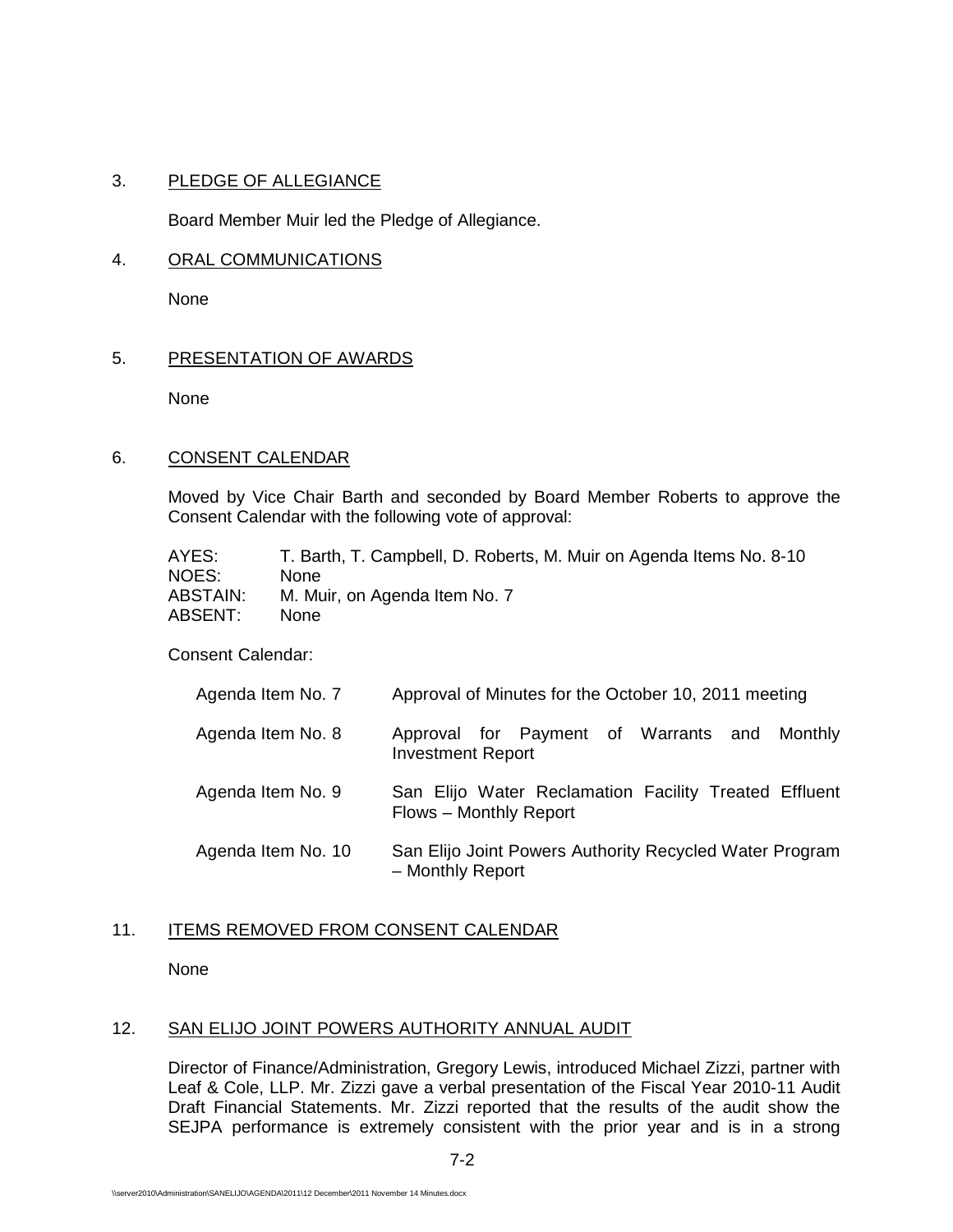financial position with no instances of noncompliance and no deficiencies in internal control.

Vice Chair Barth requested adjusting the wording in Note 12 – Postretirement Benefits: Plan Description, to better describe this benefit.

General Manager Michael Thornton suggested the following wording for Note 12:

The SEJPA provides medical insurance benefits to eligible retirees in accordance with various labor agreements subject to the SEJPA's vesting schedule. Medical benefits are typically available at age 55 and are only available to those retirees that select CalPERS medical upon the date of retirement. The current maximum contribution by the SEJPA to the retiree is \$108 per month, which is established by CalPERS.

Board Member Muir inquired on the SEJPA's policy regarding the interaction between the auditor and the Board of Directors.

Chair Campbell requested a future agenda item to address the audit policy to include more in-depth contact between the auditor and the Board of Directors.

Moved by Board Member Roberts and seconded by Vice Chair Barth to:

1. Accept and file the 2010-11 Fiscal Year Audit for the San Elijo Joint Powers Authority, with wording clarification to Note 12 – Postretirement Benefits, Plan Description, paragraph one.

Motion carried with unanimous vote of approval.

#### 13. AUTHORIZATION OF ISSUANCE OF REFUNDING BONDS AND ACCEPTANCE OF PROFESSIONAL SERVICE CONTRACTS FOR TRUSTEE AND VERIFICATION RELATING TO THE BONDS.

General Manager Michael Thornton reported that current conditions in the bond market have provided a significant cost saving opportunity for the SEJPA and its Member Agencies. As a result, staff is preparing the necessary documents, agreements, and resolutions to refinance existing agency infrastructure debt to reduce interest payments. This transaction would include refunding the existing 2003 revenue bonds and the 2007 California Energy Commission loan. The total debt to be refinanced is \$12.7 million.

Based on current market conditions, the refunding would result in a net present value savings to the SEJPA of approximately \$1.0 million, which equates to an estimated annual savings of approximately \$160,000 per year.

Moved by Board Member Muir and seconded by Board Member Roberts to:

1. Approve the recommendations of the General Manager regarding the acceptance of the attached resolution entitled:

> Resolution Authorizing the Issuance of Revenue Bonds Relating to the Refunding of 2003 Refunding Revenue Bonds (San Elijo Water Pollution Control Facility), and the California Energy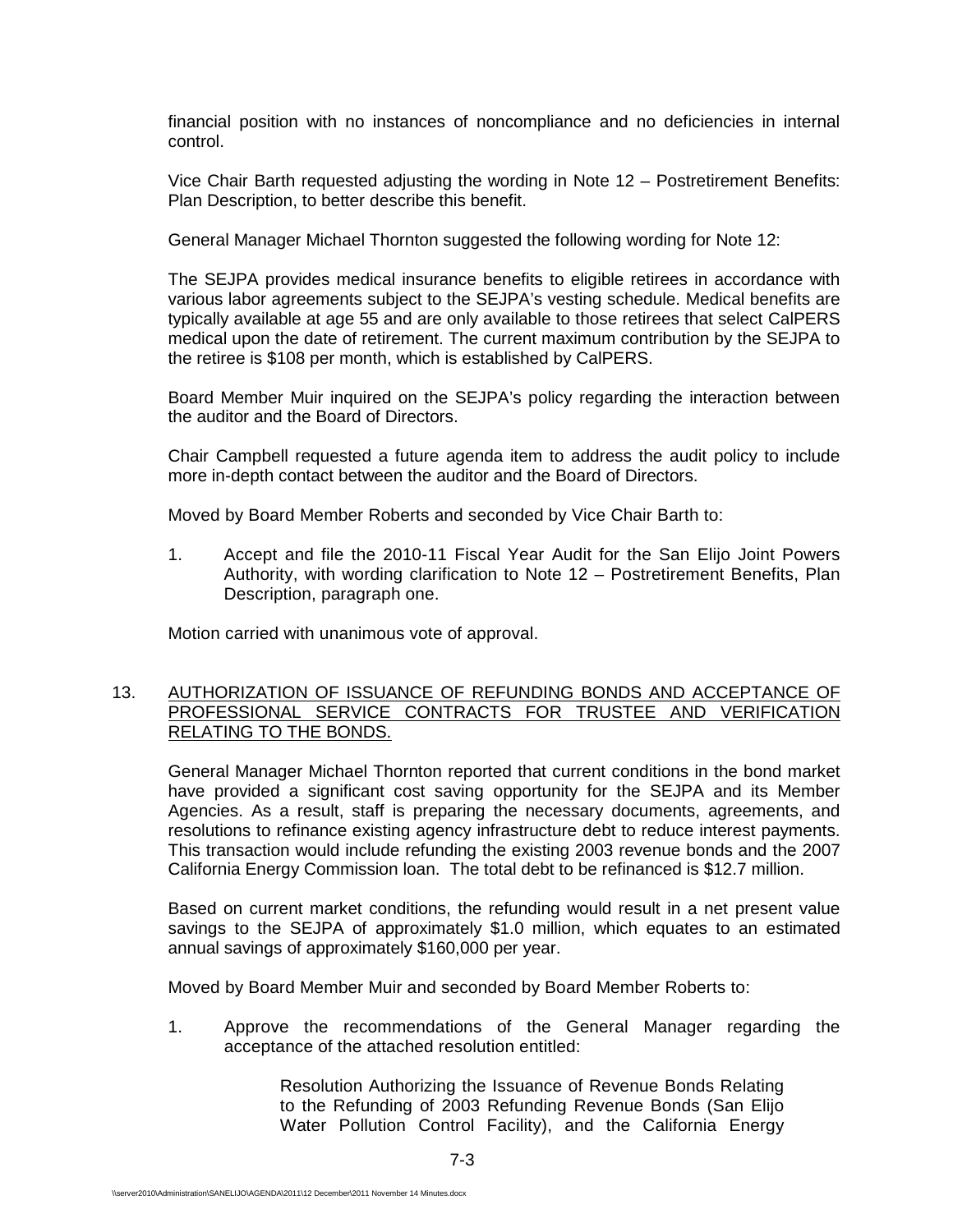Resources Conservation and Development Commission Loan, Authorizing and Directing Execution of a Related Indenture of Trust, and Third Amended and Restated Loan Agreements, Authorizing Sale of Bonds, Approving Official Statement, and Authorizing Official Action

- 2. Approve the recommendations of the General Manager regarding the acceptance of professional service contracts with Union Bank of California, as trustee for the revenue bonds, and Berens Tate Consulting, as verification agent for the revenue bonds; and
- 3. Authorize the General Manager to execute contracts with these organizations.

Motion carried with unanimous vote of approval.

## 14. PROPOSED CONSTRUCTION PHASE OF THE ADVANCED WATER (DEMINERALIZATION) TREATMENT SYSTEM AT THE SAN ELIJO WATER RECLAMATION FACILITY

General Manager Michael Thornton stated that over the last three years the SEJPA has planned, designed, and permitted an advanced water treatment system at the San Elijo Water Reclamation Facility. This new treatment system will allow the agency to maximize its recycling efforts, comply with permit requirements, and to improve water quality. In 2008, the conceptual design was prepared and in 2009 the SEJPA Board approved the preparation of the preliminary design report and California Environmental Quality Act (CEQA) review for the proposed project. In 2010, the project moved into the final design and financing phase. The SEJPA successfully obtained approximately \$700,000 through a competitive grant process. In early 2011 several financing options were pursued. In October 2011 the lease-purchase negotiations were completed with W.M. Lyles, LLC, including a fallback position with Brandis Tallman, LLC, in the event that the lease-purchase financing negotiations were unsuccessful. Financing was secured through Brandis Tallman, LLC in November, 2011.

SEJPA staff has negotiated a contract for construction management services with Kennedy/Jenks Consultants. The construction management budget for the project is \$350,000 and the negotiated agreement fee with Kennedy/Jenks is not to exceed \$259,360.

Moved by Board Member Roberts and seconded by Vice Chair Barth to:

- 1. Adopt Resolution 2012-03 "A Resolution of the Board of Directors of the San Elijo Joint Powers Authority Authorizing the Execution of Leases and Related Agreements for the Advanced Water Treatment Project and Approving Certain Matters in Connection Therewith; and
- 2. Authorize the General Manager to execute the agreement with Kennedy/Jenks Consultants to provide engineering services during construction of the recycled water demineralization facility for an amount not to exceed \$259,360.

Motion carried with unanimous vote of approval.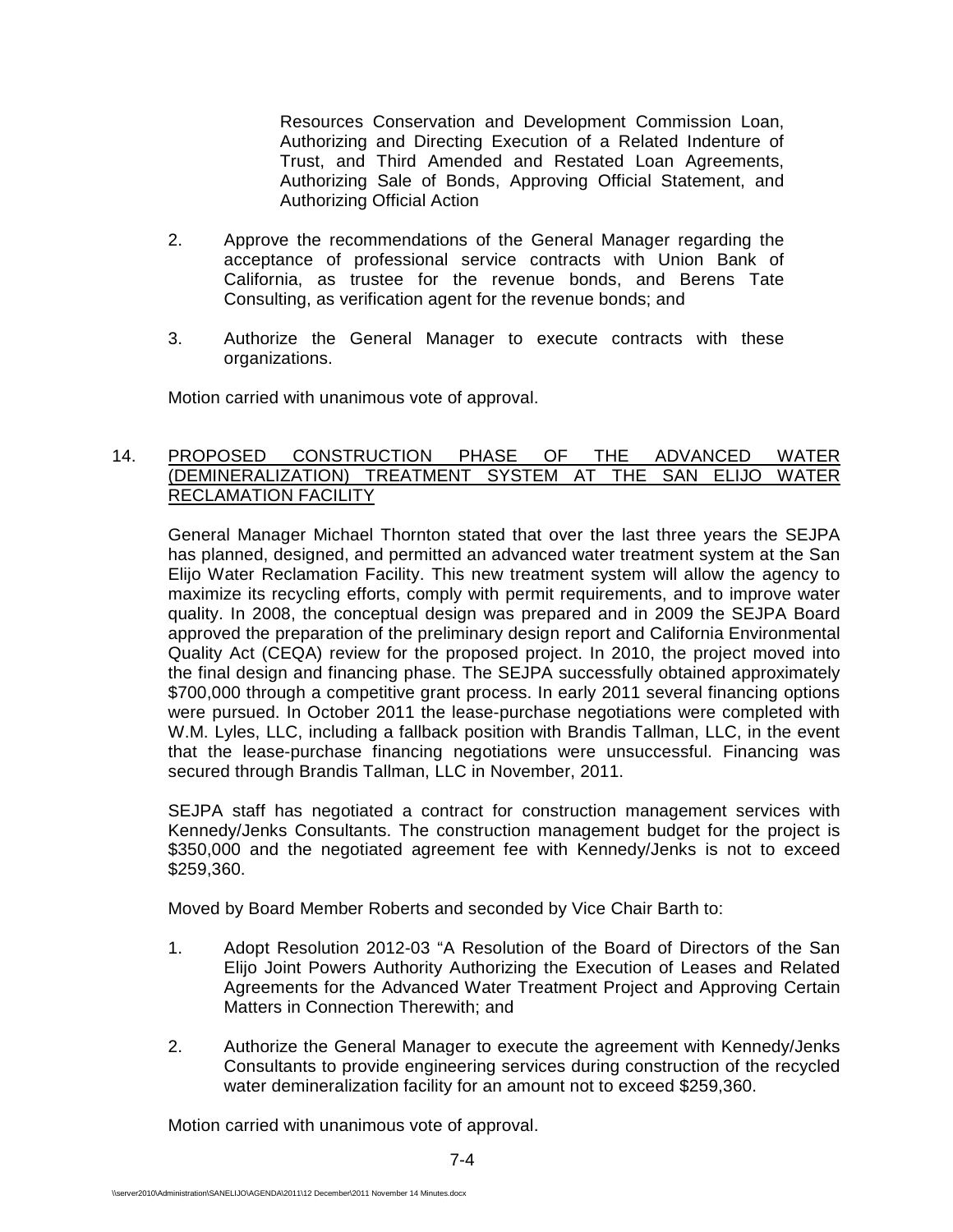# 15. GENERAL MANAGER'S REPORT

General Manager Michael Thornton reported that the North County Times published an article on the North San Diego County Regional Recycled Water Project that includes the SEJPA. Although the article was focused on the City of Oceanside's recycled water project, it did highlight the North County Regional Project and its goals of greater regional cooperation between water districts, cities, and recycled water producers in an effort to maximize recycled water use in the region.

The General Manager stated that he hosted delegates from the Encinitas Coastal Rotary Club and the Rotary Club from Uganda, Africa last week for a tour of the San Elijo Water Reclamation Facility. The tour and presentation focused on innovative practices used by the SEJPA for cost effectively treating wastewater and producing a renewable water supply though water recycling.

Michael Thornton stated that he has had preliminary discussions with the City of Del Mar regarding wastewater treatment services. Del Mar purchases recycled water from the SEJPA but sends its wastewater to the San Diego Metro Wastewater Joint Powers Authority for treatment and disposal. Upon the completion of the 2009 Performance Optimization of the Activated Sludge System project, the SEJPA now has additional unused wastewater treatment capacity. This treatment capacity could be sold or leased to Del Mar, producing new revenues to the SEJPA and therefore cost saving to the SEJPA Member Agencies. The General Manager stated that a fatal-flaw analysis would be the next step, which would examine critical issues related to conveying the wastewater from Del Mar to the SEJPA, treatment system impacts, and contractual issues. Chair Campbell stated that this topic needs to come to the Board at a future meeting for in-depth discussions before staff pursues further.

# 16. GENERAL COUNSEL'S REPORT

General Counsel Greg Moser stated that AB1344 has been passed, because of the City of Bell, noting a change in practices such as agendas must be posted on an existing website, special meetings may not be held to set General Manager compensation, but ad-hoc committee meetings would not be affected, no 'evergreen' clauses in your contracts that provide for above CPI increases, and lastly there is 'claw-back' language now required for instances of manager misconduct.

# 17. BOARD MEMBER COMMENTS

Board Member Roberts stated that while attending the ribbon cutting for San Dieguito Park, a board member from Santa Fe Irrigation District noted the successful collaboration between SFID, SEJPA, City of Solana Beach, and the County for completing the project and suggested this effort continue. Whether that means periodic ad-hoc meetings, or something else, Board Member Roberts asked SEJPA staff to look into it and report back to the Board of Directors.